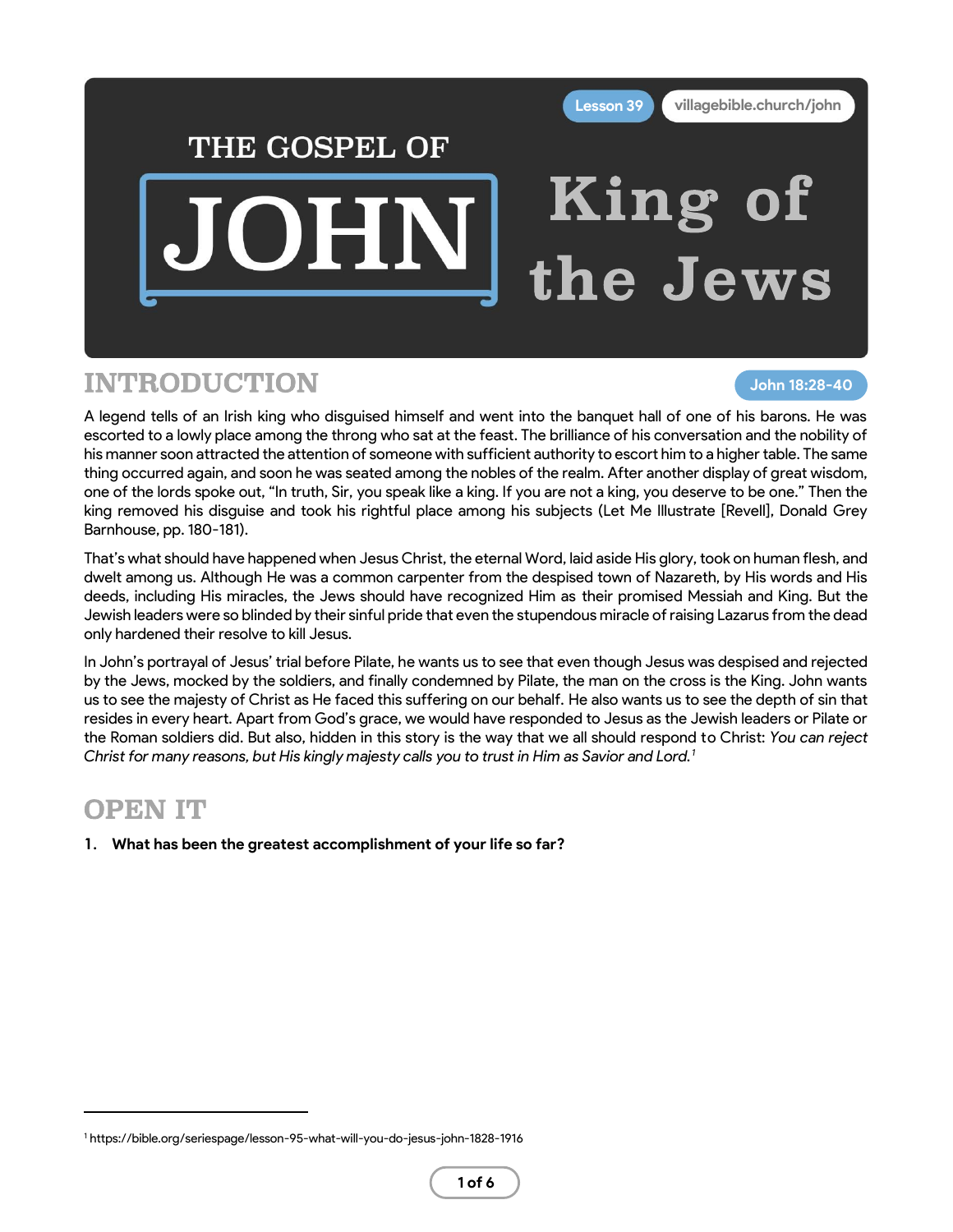**John 18:28-40**

### EXPLORE IT

- **2. Where did the authorities take Jesus after he stood before Caiaphas?**
- **3. Why did the Jews not enter Pilate's headquarters?**
- **4. Why did the Jews refuse to judge Jesus according to their own law?**
- **5. What was the first question Pilate asked Jesus?**

**6. What would Jesus' servants have done if His Kingdom was from this world?**

**7. What did Jesus say was the purpose for His birth?**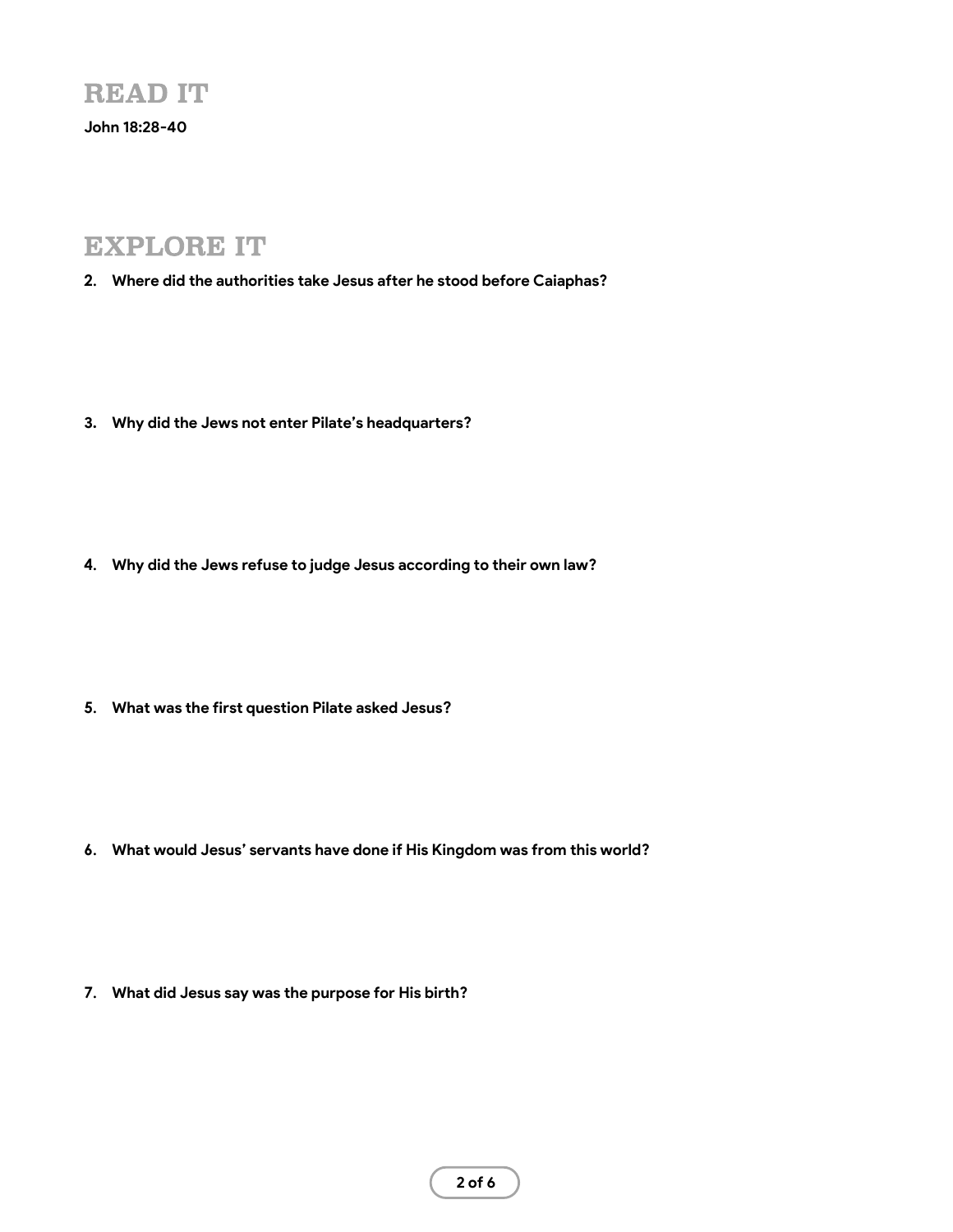# APPLY IT

Pontius Pilate, the governor of Judea, is introduced to the narrative. He received his appointment from the Emperor Tiberius in AD 26, probably about four years earlier than these events, and held the post until AD 37. He has often been thought of as a Roman Procurator, owing to the evidence of the Roman historian Tacitus, but an inscription published in 1962, discovered in the Herodian theater in Caesarea, calls him 'prefect of Judea'. The Gospels use the generic category 'governor'. Both from biblical and extra-biblical sources, historians have come to know him as a morally weak and vacillating man who, like many of the same breed, tried to hide his flaws under shows of stubbornness and brutality. His rule earned him the loathing of the Jewish people, small groups of whom violently protested and were put down with savage ferocity. (cf. Lk. 13:1)

Because the Jewish authorities refused to enter the praetorium (v. 28), the Governor *came out to them.* This is not historically incredible. Any Roman governor would have been aware of the Jews' deep religious sensitivities, and some of them, at least, he would have honored, especially during the high feasts when it was more than usually necessary to avoid riots. It was an easy task to order his servants to move his judgment seat.<sup>2</sup>

**8. The religious leaders refused to 1) defile themselves by entering Pilate's headquarters, and they wanted to 2) pursue the death penalty for Jesus. Knowing what we know about them from the rest of the Gospel of John, how do you think these leaders justified themselves in keeping the law in both of these circumstances?**

**9. Religious fervor can cause a person to do great things, but it also can cause a person to do terrible things "in the name of God." What are some examples of this happening throughout history? (Both good and bad.)**

<sup>2</sup> DA Carson, The Gospel According to John, Eerdmans 1991 p.590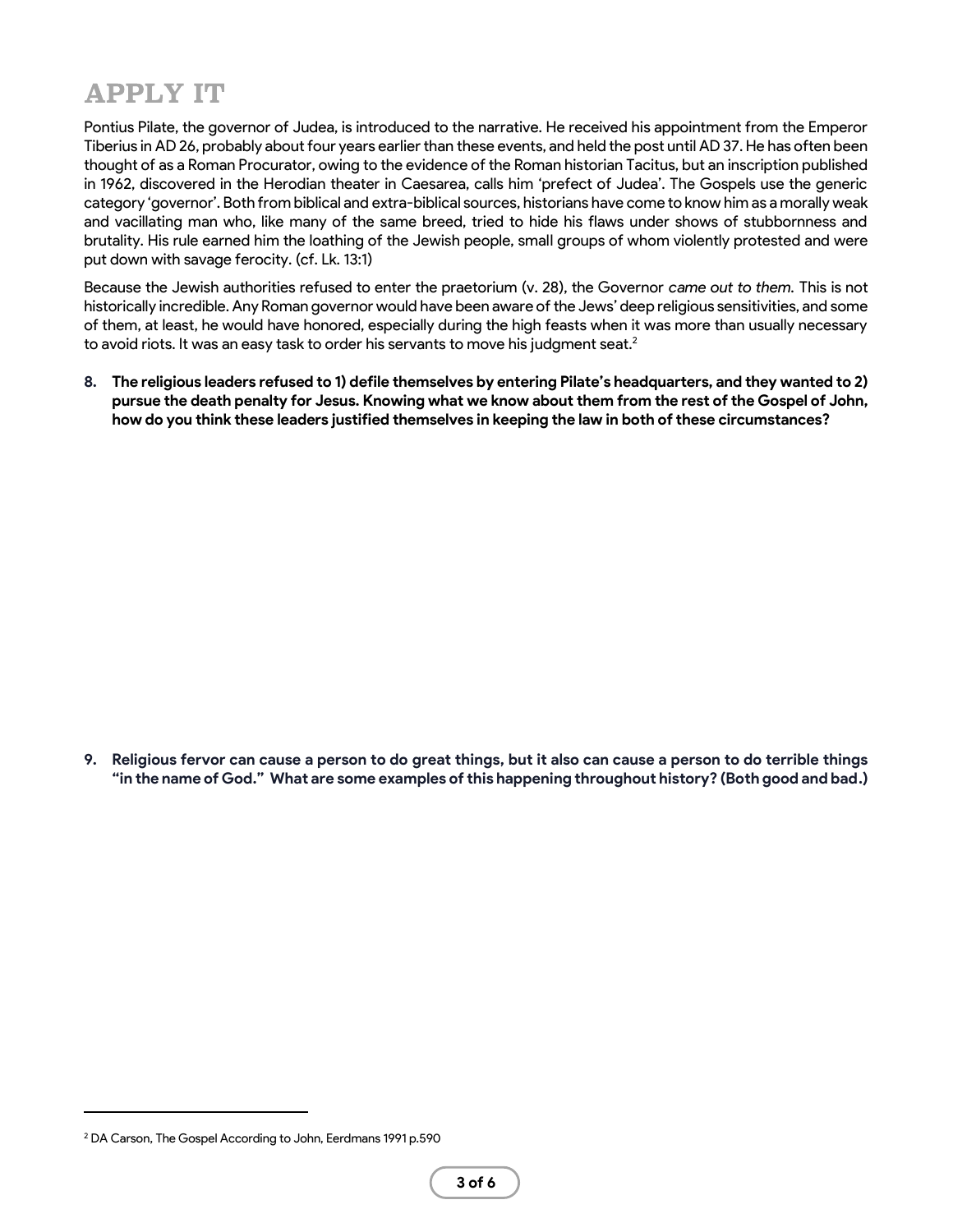**10. What are some checks and balances that you have in your life that help you discern the will of God for you and your family? (So that you will not use God's name to justify wrong actions….)**

His question: What *charges are you bringing against this man?* formally opened the judicial proceedings. The fact that Roman troops were used at the arrest (v. 3,12) proves that the Jewish authorities had communicated something of this case to Pilate in advance; the sparring that follows in the wake of his question confirms the point. They had expected Pilate to confirm their judgment and order the death sentence by crucifixion; instead, he orders a fresh hearing in his presence.<sup>3</sup>

#### **11. When have you been tempted to do what works rather than what's right?**

<sup>3</sup> DA Carson, The Gospel According to John, Eerdmans 1991 p.590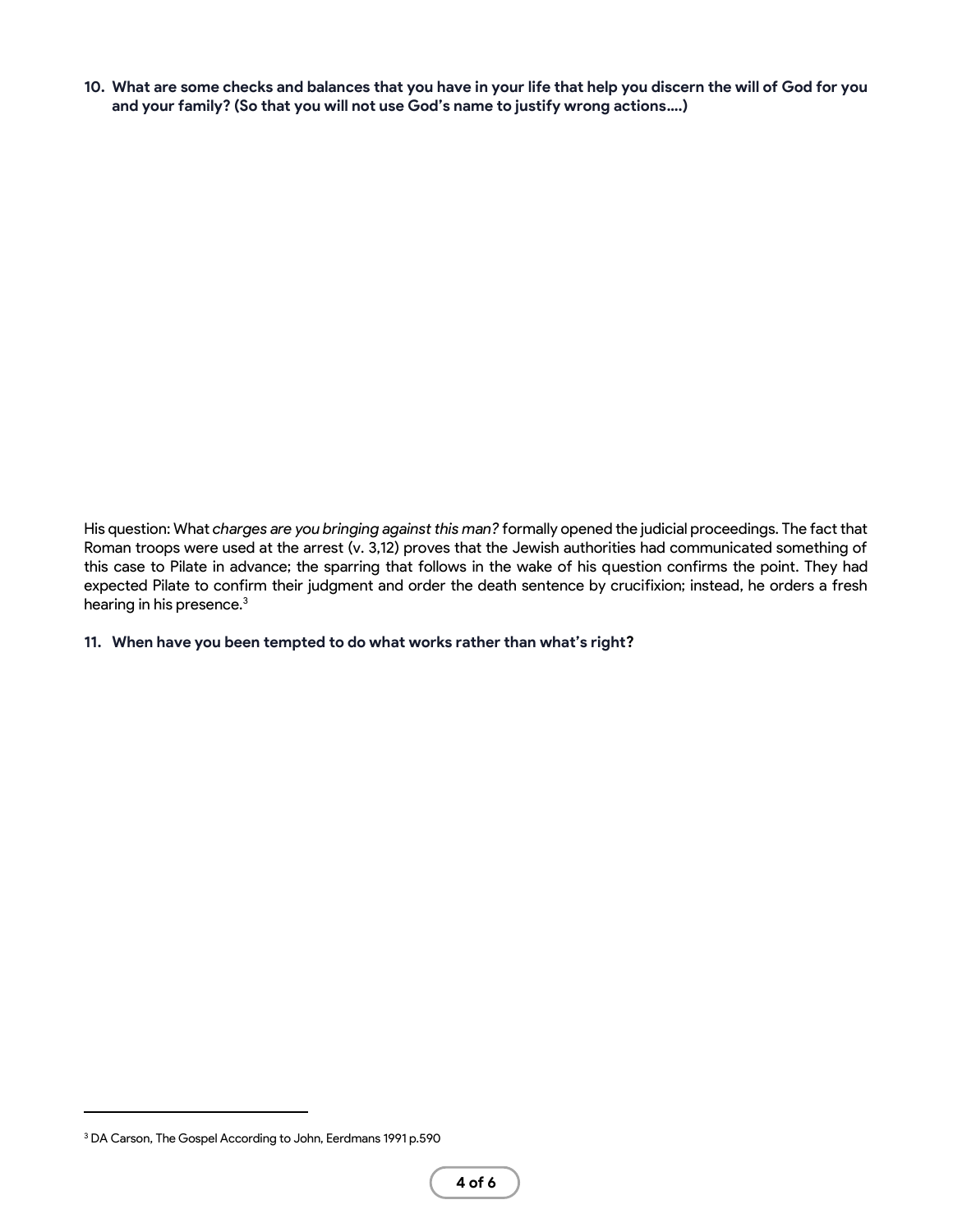**12. When, like Jesus, have you been willing to stand your ground regardless of the consequences?**

**13. How would you answer the question, "What is truth?"**

**14. When have you had to stand up for the truth? What were the particular circumstances that made it either relatively easy or particularly difficult?**